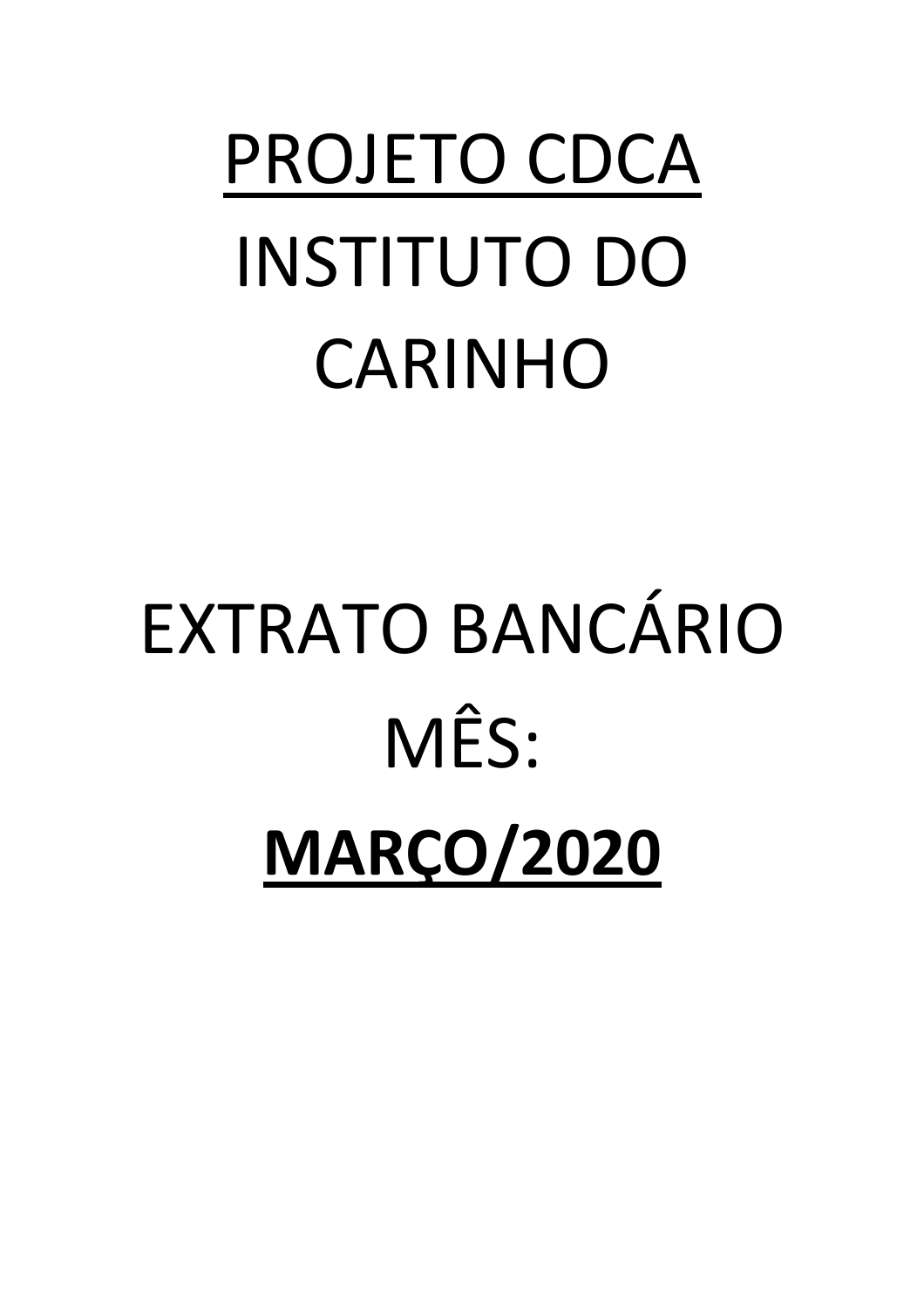| Dados da Conta de Origem |  |  |  |
|--------------------------|--|--|--|

| 21/07/2020               | BRB Banknet   Banco de Brasília |                |                        |
|--------------------------|---------------------------------|----------------|------------------------|
| Dados da Conta de Origem |                                 |                |                        |
| Nome do Titular          | <b>INSTITUTO DO CARINHO</b>     |                |                        |
| Conta de Origem          | 164.008.396-8 - Conta Corrente  |                |                        |
| Tipos de Extrato *       | Por período                     |                |                        |
| Data Inicial *           | 01/03/2020                      |                |                        |
| Data Final *             | 31/03/2020                      |                |                        |
| <b>CONSULTAR</b>         |                                 |                |                        |
|                          | <b>DETALHAMENTO</b>             | Data:<br>Hora: | 21/07/2020<br>12:29:51 |

#### Lançamentos

| Data       | Descrição                                                         | <b>DOC</b> | Valor         | Saldo         |
|------------|-------------------------------------------------------------------|------------|---------------|---------------|
|            | <b>Saldo Anterior</b>                                             |            |               | 73.143,50 +   |
| 03/03/2020 | DEBITO TED PAG0108 MES TITU CC<br>NOBRE MOVEIS PROFISS 0000000193 | 000000     | $308,00 -$    | 72.835,50 +   |
| 04/03/2020 | <b>PAGAMENTO FGTS</b>                                             | 228063     | $2.280,45$ -  | 70.555,05 +   |
| 05/03/2020 | PAGAMENTO COBRANCA BRB                                            | 864286     | $220,00 -$    | 70.335,05 +   |
| 09/03/2020 | PAGAMENTO GVT - VIVO                                              | 739882     | $177,75 -$    | 70.157,30 +   |
| 09/03/2020 | PAGAMENTO CAESB                                                   | 739909     | $1.099,26$ -  | 69.058,04 +   |
| 09/03/2020 | PAGAMENTO CEB                                                     | 739941     | $526,54 -$    | 68.531,50 +   |
| 10/03/2020 | DEBITO COBRANCA OUTRO BANCO                                       | 665217     | 769,68 -      | 67.761,82 +   |
| 13/03/2020 | APLICACAO CDB/RDB                                                 | 000000     | 65.000,00 -   | $2.761,82 +$  |
| 16/03/2020 | <b>PAGAMENTO GPS</b>                                              | 801876     | $2.846,31 -$  | $84,49 -$     |
| 16/03/2020 | PAGAMENTO DARF PRETO<br>0160                                      | 801908     | $285,06 -$    | $369,55 -$    |
| 16/03/2020 | PAGAMENTO DARF PRETO<br>0160                                      | 801926     | $1.078, 12 -$ | $1.447,67 -$  |
| 16/03/2020 | <b>RESGATE CDB/RDB</b>                                            | 000000     | 15.000,00 +   | $13.552,33 +$ |
| 19/03/2020 | <b>RESGATE CDB/RDB</b>                                            | 000000     | $50.000,00+$  | $63.552,33 +$ |
| 26/03/2020 | DEBITO COBRANCA OUTRO BANCO                                       | 926495     | 660,00 -      | 62.892,33 +   |